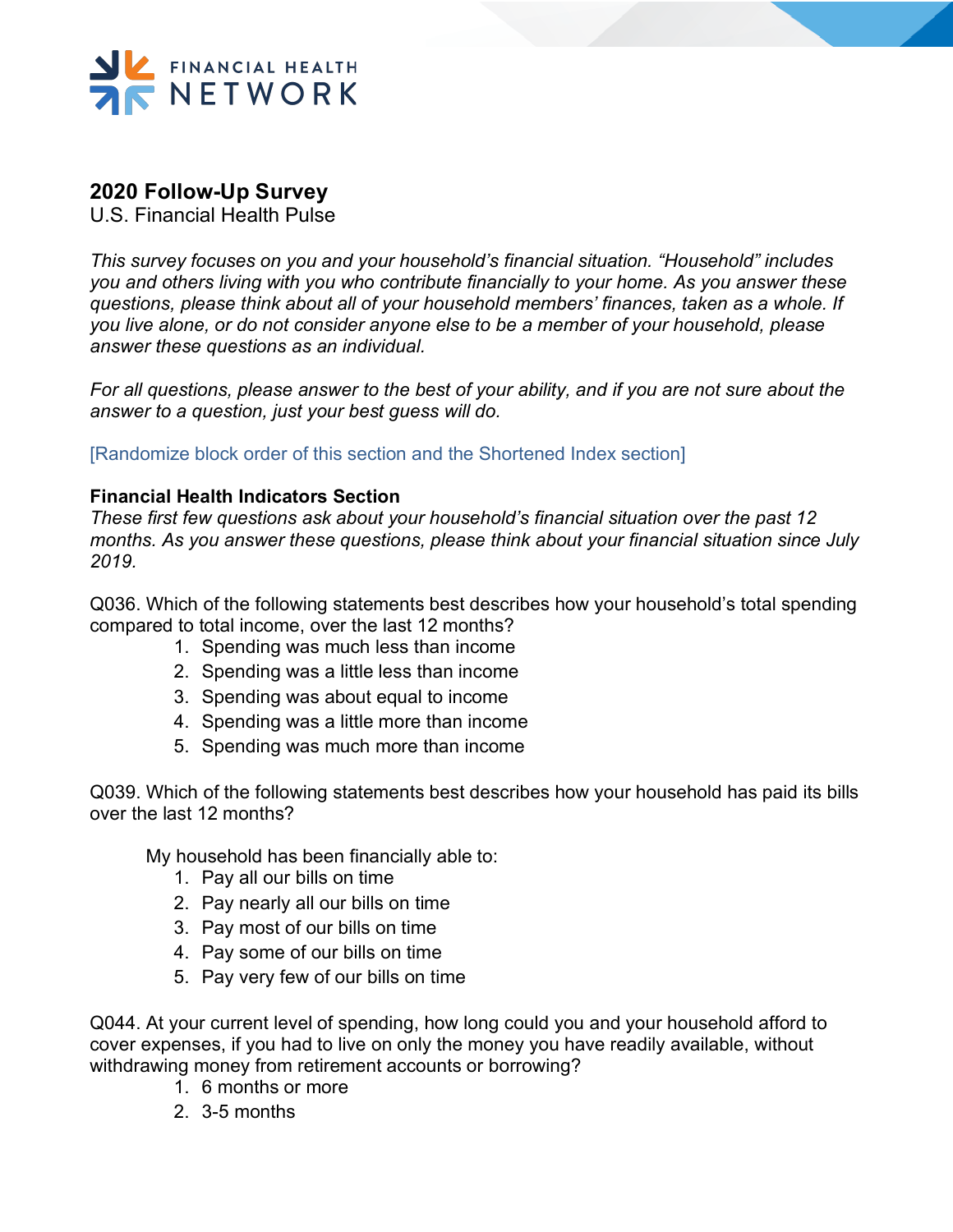

- 3. 1-2 months
- 4. 1-3 weeks
- 5. Less than 1 week

Q045. Thinking about your household's longer-term financial goals, such as saving for a vacation, starting a business, buying or paying off a home, saving up for education, putting money away for retirement, or making retirement funds last...

How confident are you that your household is currently doing what is needed to meet your longer-term goals?

- 1. Very confident
- 2. Moderately confident
- 3. Somewhat confident
- 4. Slightly confident
- 5. Not at all confident

Q077. Thinking about all of your household's current debts, including mortgages, bank loans, student loans, money owed to people, medical debt, past-due bills, and credit card balances that are carried over from prior months…

As of today, which of the following statements describes how manageable your household debt is?

- 1. Have a manageable amount of debt
- 2. Have a bit more debt than is manageable
- 3. Have far more debt than is manageable
- 4. Do not have any debt

Q004. How would you rate your credit score? Your credit score is a number that tells lenders how risky or safe you are as a borrower.

- 1. Excellent
- 2. Very good
- 3. Good
- 4. Fair
- 5. Poor
- 6. I don't know

Q112. Thinking about all of the types of insurance you and others in your household currently might have, including health insurance, vehicle insurance, home or rental insurance, life insurance, and disability insurance…

How confident are you that those insurance policies will provide enough support in case of an emergency?

- 1. Very confident
- 2. Moderately confident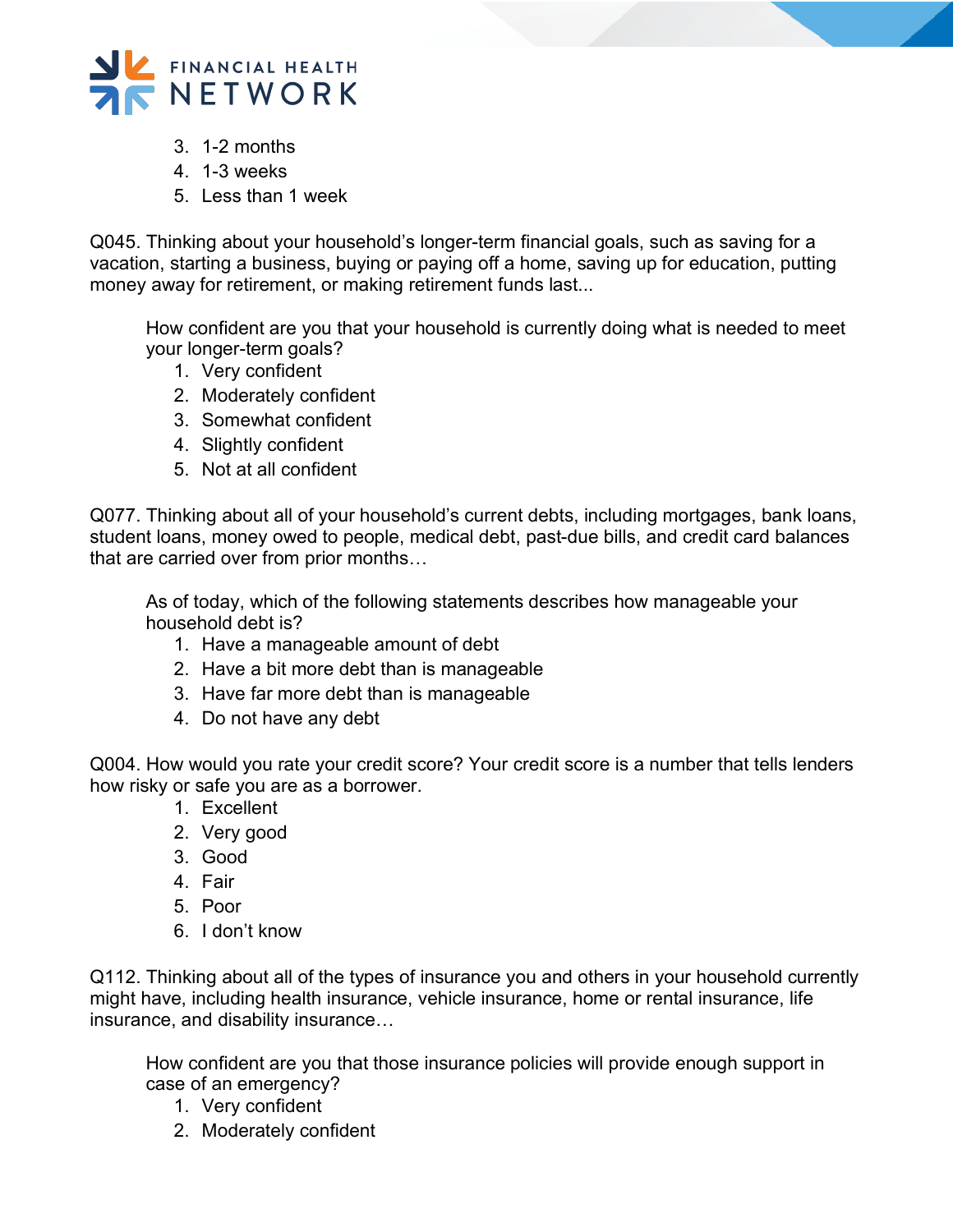

- 3. Somewhat confident
- 4. Slightly confident
- 5. Not at all confident
- 6. No one in my household has any insurance
- Q113. To what extent do you agree or disagree with the following statement: "My household plans ahead financially."
	- 1. Agree strongly
	- 2. Agree somewhat
	- 3. Neither agree nor disagree
	- 4. Disagree somewhat
	- 5. Disagree strongly

#### **Shortened Indicators Section**

Si001. In the last 12 months, my household **spent**…

- 1. Much less than our income
- 2. A little less than our income
- 3. About equal to our income
- 4. A little more than our income
- 5. Much more than our income

Si002. In the last 12 months, my household **paid**…

- 1. All bills on time
- 2. Nearly all bills on time
- 3. Most bills on time
- 4. Some bills on time
- 5. Very few bills on time

Si003. If our household stopped earning money today, the cash we have now would support us for…

- 1. 6 months or more
- 2. 3-5 months
- 3. 1-2 months
- 4. 1-3 weeks
- 5. Less than 1 week
- Si004. My household is doing what's needed to meet our long-term financial goals.
	- 1. Very confident
	- 2. Moderately confident
	- 3. Somewhat confident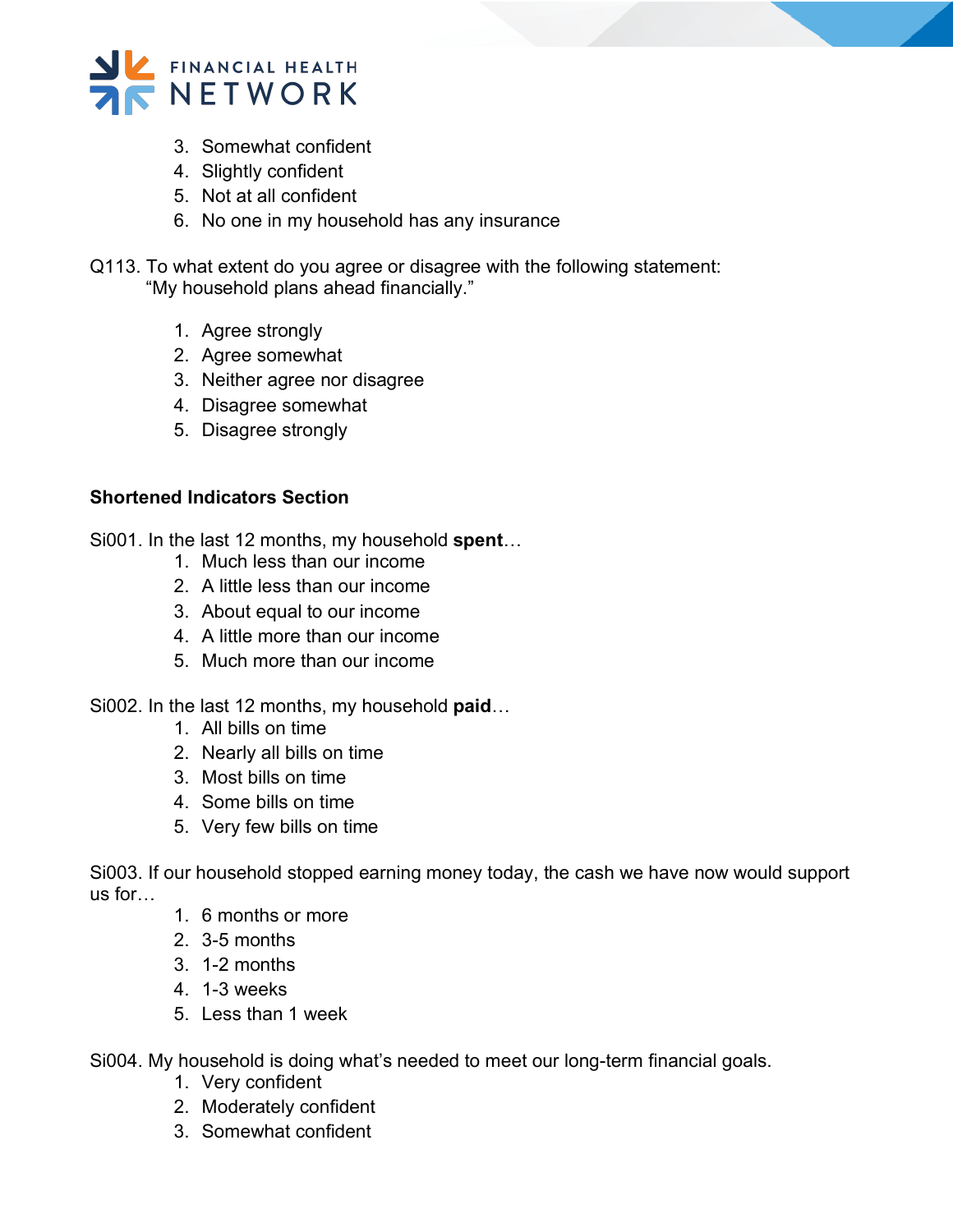

- 4. Slightly confident
- 5. Not at all confident

Si005. My household has…

- 1. No debt
- 2. A manageable amount of debt
- 3. A bit more debt than is manageable
- 4. Far more debt than is manageable

Si006. My credit score is…

- 1. Excellent
- 2. Very good
- 3. Good
- 4. Fair
- 5. Poor
- 6. I don't know

Si007. My household's insurance policies will provide enough support in an emergency.

- 1. Very confident
- 2. Moderately confident
- 3. Somewhat confident
- 4. Slightly confident
- 5. Not at all confident
- 6. No one in my household has any insurance

Q194. Are you currently setting aside money for an emergency?

- 1. Yes
- 2. No
- 3. Don't know
- Si008. My household plans ahead financially.
	- 1. Agree strongly
	- 2. Agree somewhat
	- 3. Neither agree nor disagree
	- 4. Disagree somewhat
	- 5. Disagree strongly

### **Covid-19 / Coronavirus Section**

*These next few questions ask about your experience with the coronavirus (also known as COVID-19), a disease with flu-like symptoms that has spread across the world. As you*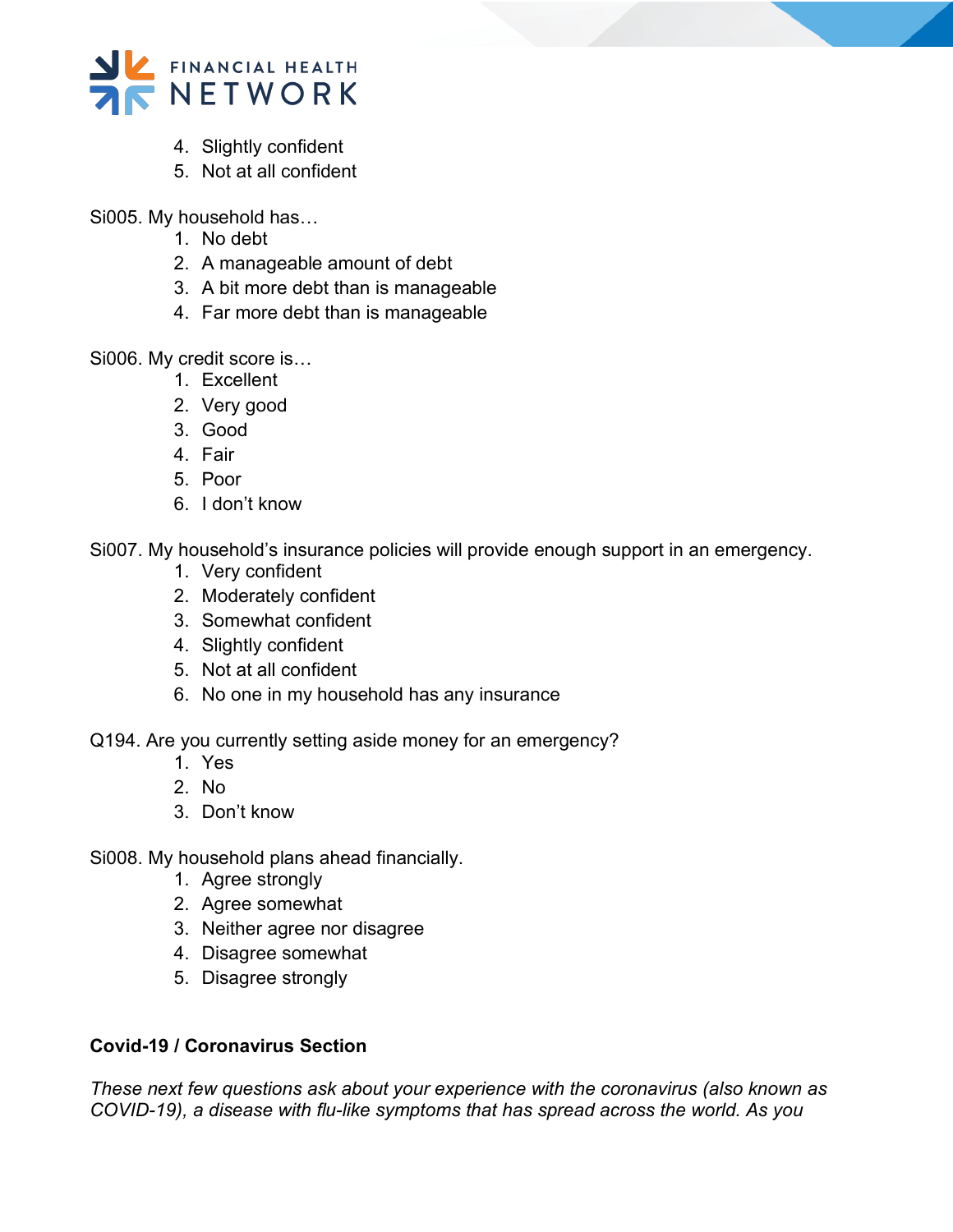

*answer these questions, please think about your financial situation since March of this year, when the outbreak began in the United States.*

#### QA042. How much financial stress, if any, has the coronavirus outbreak caused you?

- 1. High financial stress
- 2. Moderate financial stress
- 3. Some financial stress
- 4. No financial stress

Cv001. Have you or anyone in your household tested positive for COVID-19?

- 1. Yes, I have
- 2. Yes, someone in my household has
- 3. No, no one in my household has

QA032. Have you or anyone in your household experienced any of the following issues since March **due to the coronavirus outbreak**? Please select all that apply. (Yes/No)

- 1. Laid off from a job
- 2. Furloughed, on temporary leave from a job, or employer temporarily closed
- 3. Employer reduced hours or pay
- 4. Employer closed or permanently went out of business
- 5. Worked less because of lower demand for services offered
- 6. Worked less due to childcare responsibilities or other personal constraints
- 7. A business that I or someone in my household owns earned less revenue or closed
- 8. Was unable to get to work due to childcare responsibilities or other personal constraints
- 9. Other (please specify)

Cv002. Have you or anyone in your household lost access to health insurance as a result of being laid off, furloughed, or terminated from your job?

- 1. Yes
- 2. No
- 3. Don't Know

Please indicate if your household's total income and expenses have changed since March, as a result of the coronavirus outbreak. *As you're thinking about your household's total income, please consider wages from employment, as well as government payments or income from other sources.]*

- 1. Cv003a. My household's **income** has … [increased/decreased/stayed the same]
- 2. Cv003b. My household's **expenses** have … [increased/decreased/stayed the same]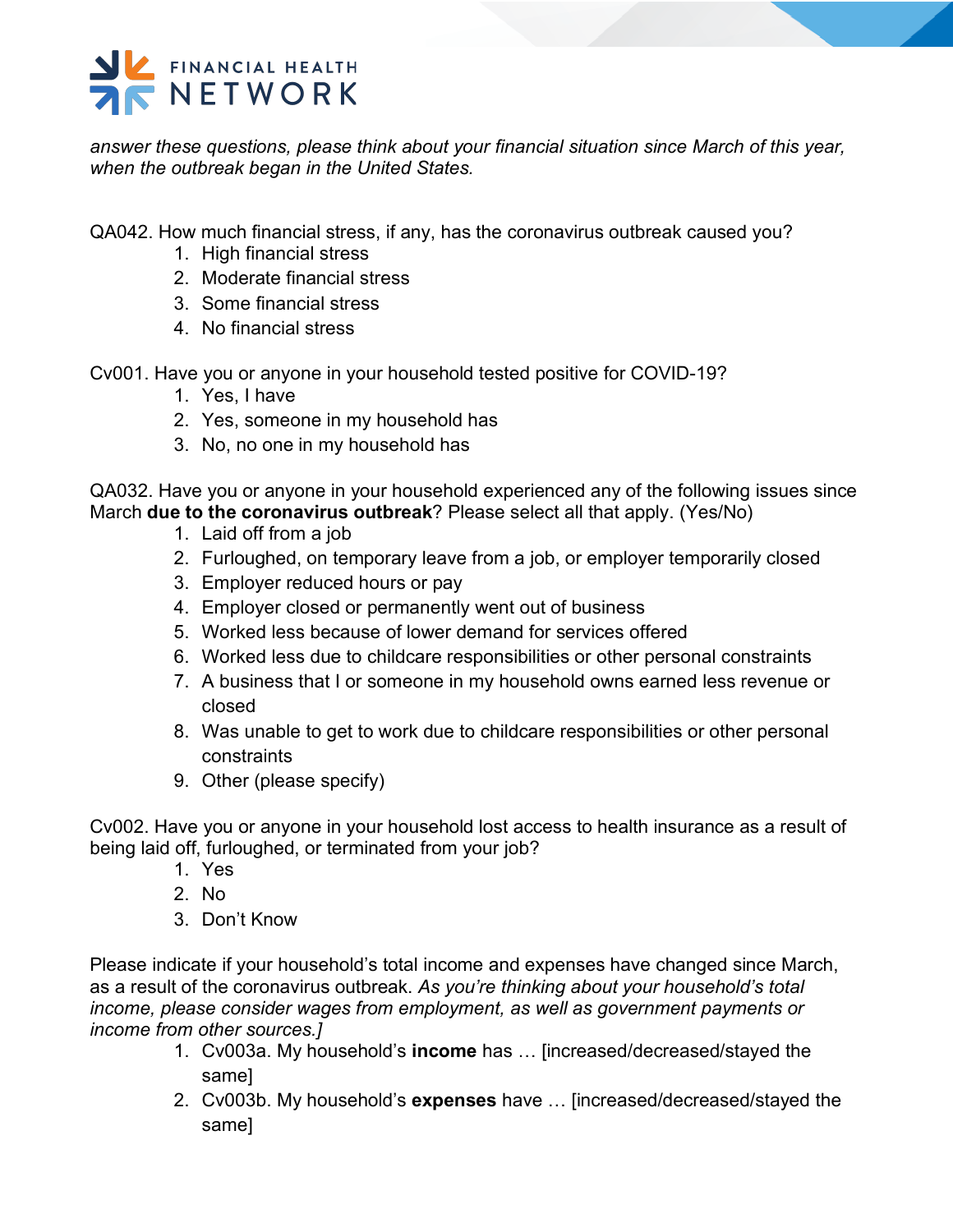# FINANCIAL HEALTH NETWORK

QA034. Have you or anyone in your household taken any of the following actions since March to help you cope with the effects of the coronavirus outbreak? Please select all that apply. (yes/no)

- 1. Applied for a new job
- 2. Applied for unemployment benefits
- 3. Cut back on my expenses
- 4. Spent down savings
- 5. Carried a balance on a credit card
- 6. Overdrew my checking account
- 7. Withdrew money from my retirement account
- 8. Borrowed money from friends and family
- 9. Applied for a loan from a financial institution or online lender
- 10.Applied for other government benefits (SNAP, WIC, etc.)
- 11.Borrowed using a payday loan, deposit advance, or pawn shop loan
- 12.Sold something

*These next few questions ask about financial hardships you may have experienced since the coronavirus outbreak began in March. For each of these questions, please indicate whether the statements were often, sometimes, or never true for you since March.*

Q019. Since March, I worried whether our food would run out before I got money to buy more.

- 1. Often
- 2. Sometimes
- 3. Rarely
- 4. Never

Q020. Since March, I worried about being able to afford my rental or mortgage payment.

- 1. Often
- 2. Sometimes
- 3. Rarely
- 4. Never

Q021. Since March, I or someone in my household did not get healthcare we needed because we couldn't afford it.

- 1. Often
- 2. Sometimes
- 3. Rarely
- 4. Never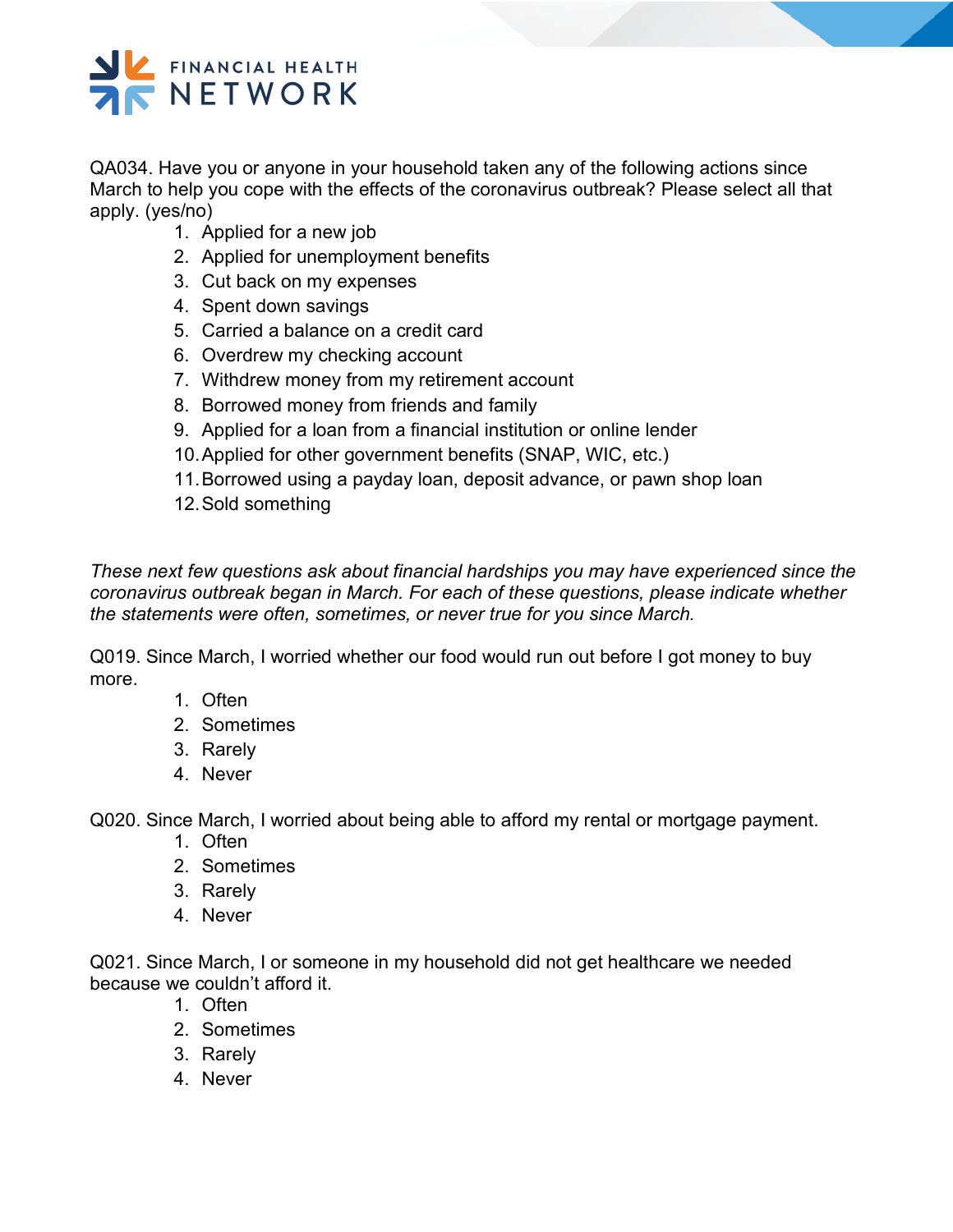

Q022. Since March, I or someone in my household stopped taking a medication or took less than directed due to the costs.

- 1. Often
- 2. Sometimes
- 3. Rarely
- 4. Never

*These next questions ask about stimulus payments (also known as "economic impact payments," "recovery rebates," or "stimulus checks") that you may have received from the federal government to help you make ends meet during the coronavirus outbreak.*

QA038. Have you or anyone in your household received a stimulus payment from the federal government since the start of the coronavirus outbreak in March?

- 1. Yes
- 2. No
- 3. I'm not sure

#### *If QA038 = yes*

QA044. How did you or someone in your household receive this stimulus payment? Please select all that apply.

- 1. Direct deposit into a bank account
- 2. Paper check sent in the mail
- 3. Prepaid card from the government sent in the mail (also known as an EIPCard)
- 4. Direct deposit onto my Direct Express card or other prepaid card
- 5. I'm not sure

#### *Ask if QA044 = 2 ("paper check sent in the mail")*

Q045. You indicated that you or someone in your household received your stimulus payment as a paper check sent in the mail. Where did you cash or deposit this check?

- 1. At a branch of a bank or credit union
- 2. At an ATM
- 3. At a check casher (Ace Check Express, Americash, Currency Exchange, etc.)
- 4. At a retail or convenience store (a grocery store, drug store, WalMart, etc.)
- 5. Using mobile deposit on my phone
- 6. I haven't cashed or deposited the check yet
- 7. Other (please specify)

*Ask if QA044 = 2 ("paper check in the mail") AND Q045 does not equal = 6 ("I haven't cashed or deposited the check")* 

Q046. Did you pay any fees to cash or deposit this stimulus check?

- 1. Yes
- 2. No
- 3. I don't know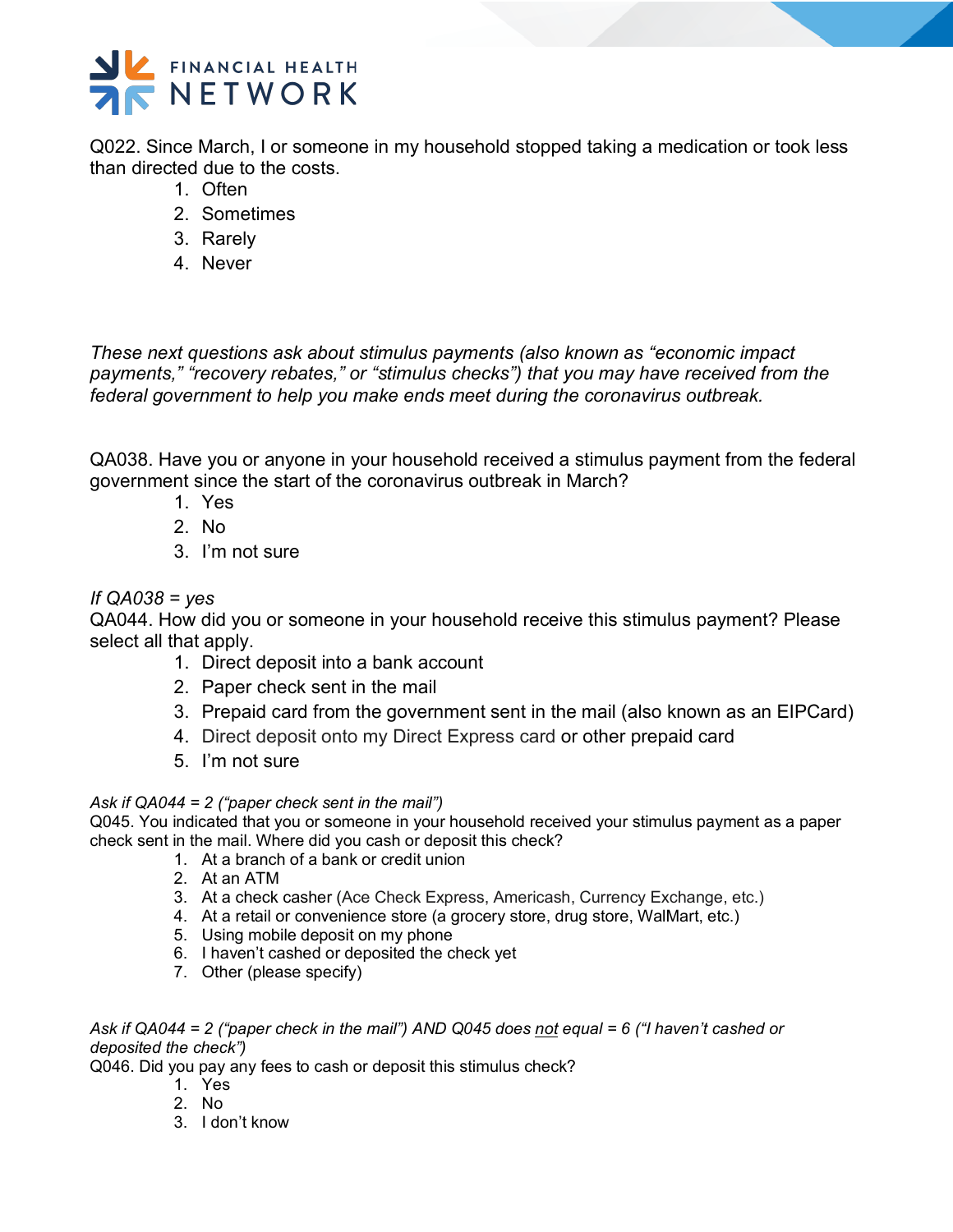

#### *Ask if QA046 = 1*

QA47. You indicated you paid fees to cash or deposit your stimulus payment check. How much did you pay? If you're not sure, your best guess will do. [Input a number]

#### *Ask if QA038 = 1*

Cv004. At the time you received your stimulus payment, was your primary checking account overdrawn or did the account have a negative balance?

- 1. Yes, my primary checking account was overdrawn
- 2. No, my primary checking account was not overdrawn
- 3. Does not apply (I don't have a checking account)

*These next few questions ask about other types of assistance you might have received in response to the coronavirus crisis. As you answer these questions, please think about your experience since March of this year.*

Cv005. You indicated that you or someone in your household applied for unemployment benefits from the federal or state government. Did you receive these benefits?

- 1. Yes
- 2. No, our application was rejected
- 3. No, our application is still being processed
- 4. No, some other reason
- 5. I'm not sure

### If  $Cv005 = 1$

Cv006. Are you or is anyone in your household still receiving unemployment benefits from the federal or state government?

- 1. Yes, we are currently receiving unemployment benefits
- 2. No, we are no longer receiving unemployment benefits
- 3. I'm not sure

#### If  $Cv005 = 1$

Cv007. Approximately how much money did you receive, or are you currently receiving, in federal and state unemployment benefits each week? [Insert number]

Cv008a-e. Have you or anyone in your household applied for **relief** (such as deferral, forbearance, or forgiveness) on any of the following payments since March?

- 1. Student loans
- 2. Mortgage or rent
- 3. Credit cards
- 4. Auto loans
- 5. Other loans (Please Specify)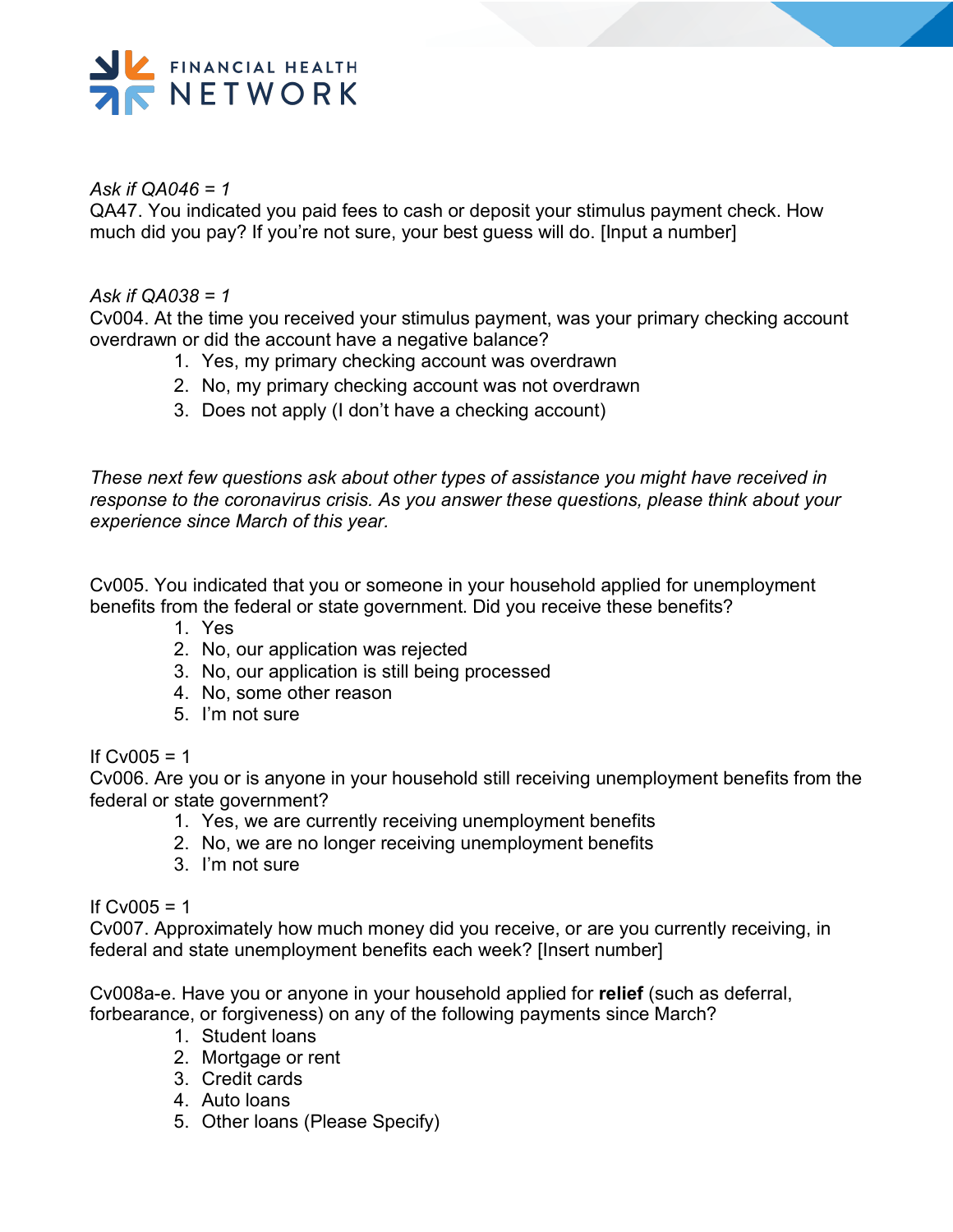

Response Options:

- Yes
- No
- I'm not sure
- Does not apply to my situation

#### *For every endorsed answer in previous question:*

Cv009a-e. You indicated that you or someone in your household applied for relief on: [list debt]. Have you received this relief?

- 1. Yes
- 2. No, my application was rejected
- 3. No, my application is still being processed
- 4. I'm not sure
- 5. Other (please specify)

Cv010. Have you or anyone in your household received **financial support** (e.g. cash grants or direct payments) from any of the following non-government sources since March? Please check all that apply.

- 1. Non-profit organizations
- 2. Banks or credit unions
- 3. Online or mobile app
- 4. Friends and family
- 5. Other (please specify)

Cv011. Have you or anyone in your household received **financial advice** to help you cope with the coronavirus outbreak from any of the following sources since March? Please check all that apply.

- 1. Government
- 2. Non-profit organizations
- 3. Bank or credit union
- 4. Online or mobile app
- 5. Friends and family
- 6. Articles or online resources
- 7. Other (please specify)

#### *For every endorsed answer in the question above:*

Cv012a-g. On a scale from 1 – 5 with 1 being the highest and 5 being the lowest, please rank how helpful you found the financial advice you received from each of the following sources: [present each endorsed answer]

*These last questions ask about events related to the coronavirus outbreak that may happen in the future.*